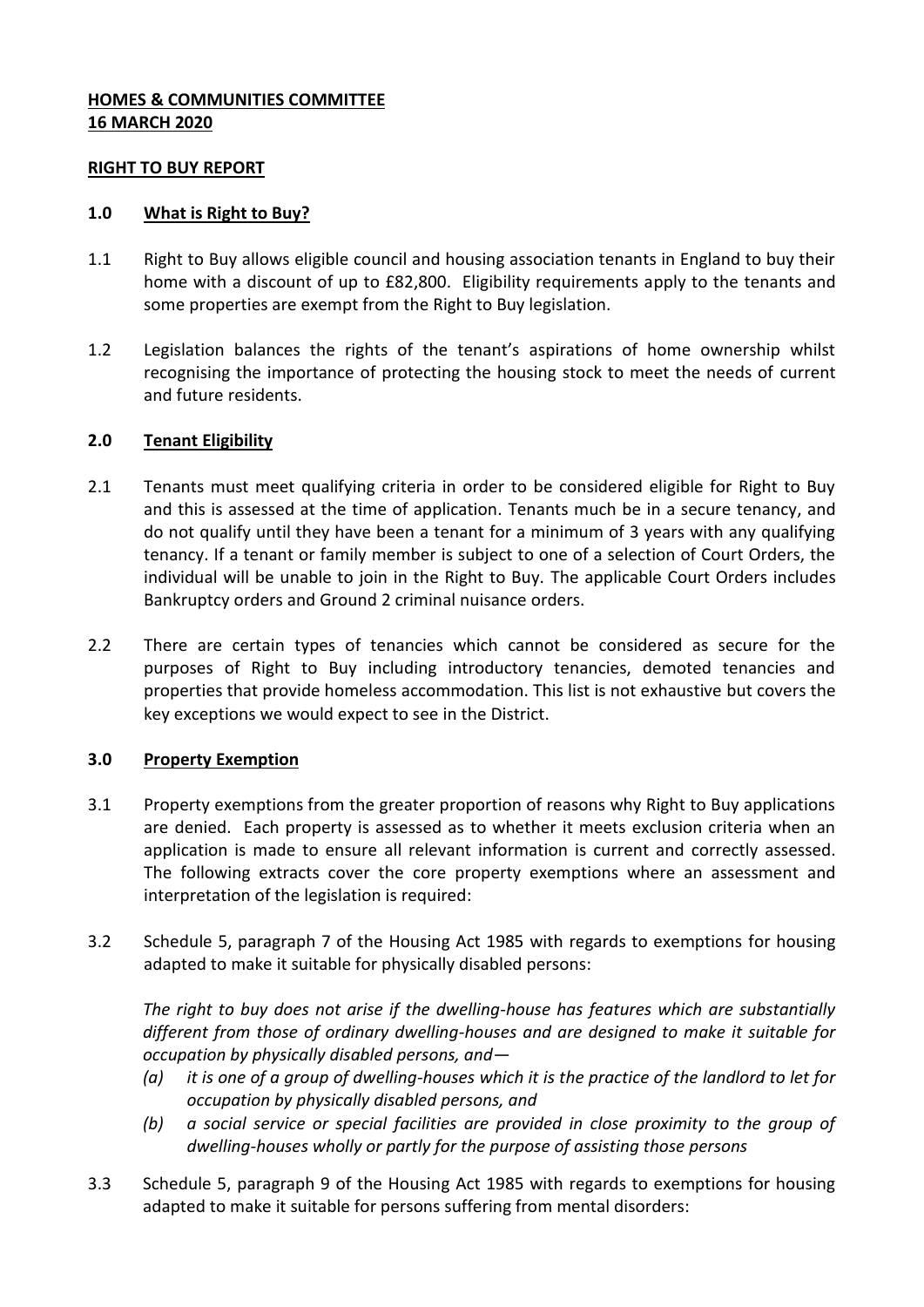*The Right to buy does not arise if –*

- *(a) The dwelling-housing is one of a group of dwelling-houses which it is the practice of the landlord to let for occupation by persons who are suffering or have suffered from a mental disorder, and*
- *(b) A social service or special facilities are provided wholly or partly for the purpose of assisting those persons.*
- 3.4 Schedule 5, paragraph 10 of the Housing Act 1985 with regards to exemptions for housing adapted to make it suitable for elderly persons:

*The Right to buy does not arise if –*

- *(a) Which are particularly suitable, having regard to their location, size, design, heating systems or other features, for occupation by elderly persons and*
- *(b) Which it is the practice of the landlord to let for occupation by persons aged 60 or more, or for occupation by such persons and physically disabled persons,*

*And special facilities such as are mentioned in sub-paragraph (2) are provided wholly or mainly for the purposes of assisting those persons.*

- *(2) The facilities referred to above are facilities which consist of or include –*
	- *(a) the services of a resident warden, or*
	- *(b) the services of a non-resident warden, a system for calling him and the use of a common room in close proximity to the group of dwelling-houses.*

### **4.0 Eligibility Assessment Process**

- 4.1 The primary area where individual dwelling assessment is required relates to general need housing that has received adaptations to support either current or past tenants. To support the process of assessing whether or not a dwelling is exempt from Right to Buy, an Adaptations Matrix (provided as Appendix A) is used to support a consistent decision making process in regards to assessing paragraph 7, part (a) and whether the property adaptations make it potentially exempt due to the nature of the adaptations made to the property. All properties with adaptations are advertised as such in line with Choice Based Letting Policy and priority is given to applicants that require such adaptions which addresses the criteria within part (a) that *'it is the practice of the landlord to let for occupation by physically disabled persons'.*
- 4.2 To address part (b) a short report is drawn up to outline what local social services and special facilities are provided that would impact the decision whether or not the dwelling would be exempt. Examples of the types of facilities and services in an area would include community centres, children's centres or services and disability groups.
- 4.3 To be considered an exempt property the dwelling must fully meet the criteria of parts (a) and (b) of the relevant paragraph. Where an application for Right to Buy is denied, an appeal can be made to the independent Residential Property Tribunal. Details of how to submit an appeal are provided to applicants with the confirmation that their Right to Buy application has been denied.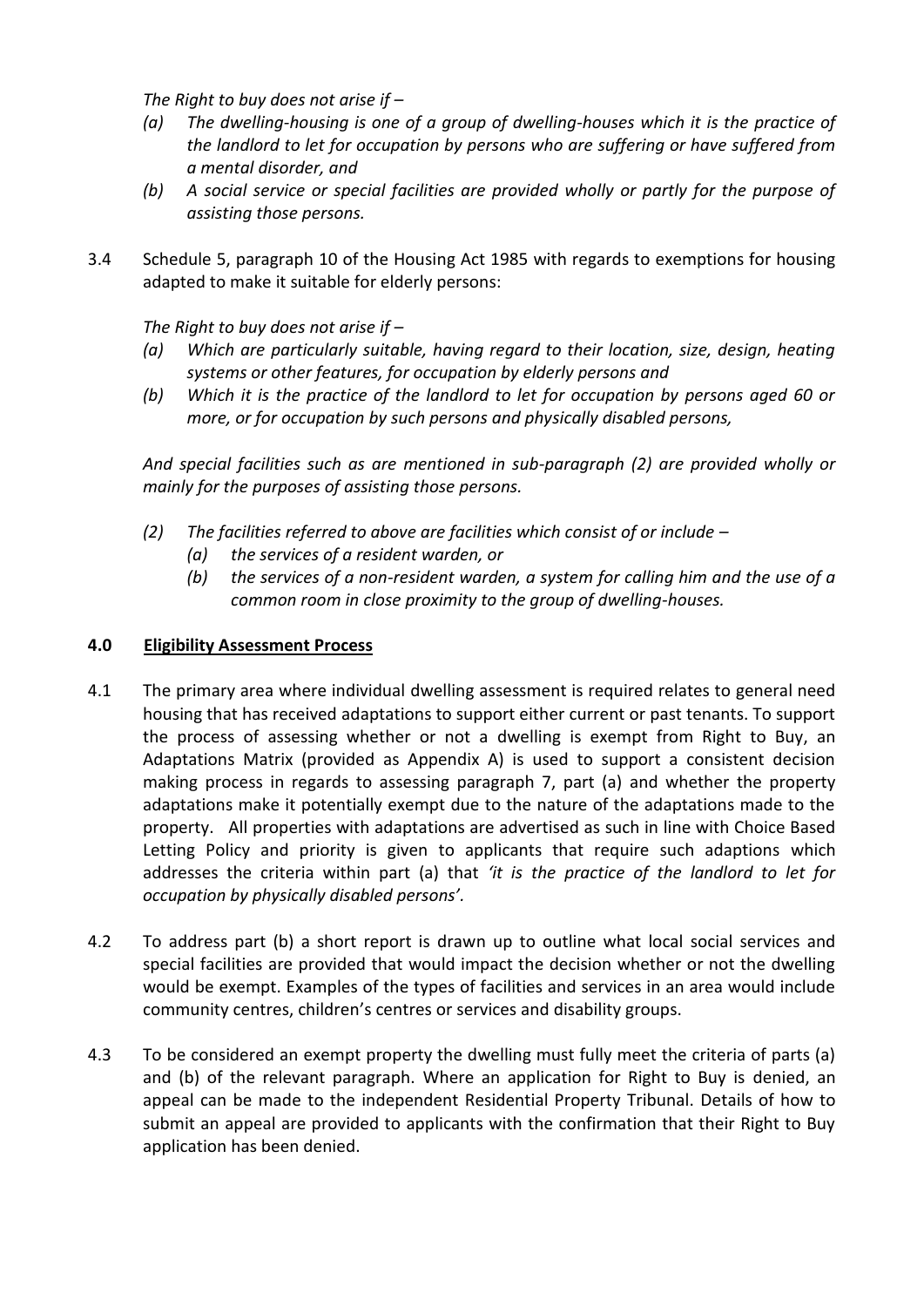## **5.0 Right to Buy and housing needs in the District**

| Year                   | <b>Applications</b> | <b>Sales</b> | <b>Average Sales</b><br>Value | <b>Average Discount</b> | <b>Denied</b> |
|------------------------|---------------------|--------------|-------------------------------|-------------------------|---------------|
| 2016-17                | 52                  | 29           | £121,526                      | 49.3%                   |               |
| 2017-18                | 61                  | 31           | £126,115                      | 46.0%                   |               |
| 2018-19                | 43                  | 35           | £117,251                      | 49.5%                   |               |
| 2019/20 (to 28/1/2020) | 43                  | 18           | £124,208                      | 47.5%                   |               |

5.1 The table below outlines the number of applications received annually over the past 4 years, the number of completed sales and the number of right to buys denied.

- 5.2 Of the 17 denied applications 8 were due to adaptations and 3 were due to being supported properties.
- 5.3 568\* of Council properties are classed as adapted. This does not mean that all these properties are automatically exempt from Right to Buy as the adaptation may not be of a qualifying type (see Appendix A for further details on exempt adaptations) and part (b) relating to social services and local facilities must still be met. Where a significant adaptation is planned, the tenant is informed as part of the process that the adaptation may result in their property being classed as exempt from Right to Buy in the future.
- 5.4 37% of over 4000 applicants currently on the housing register have identified that they have a physical disability.
- 5.5 8 extensions, 171 major and 253 minor adaptations have been completed between April and December 2019.
- 5.6 The 2014 Strategic Housing Market Assessment for the District showed 27.5% of households as having one person with a long-term health problem or disability, an above average figure (20.3% average overall population), this is predicted to rise to 34% over time.

### **6.0 Summary**

- 6.1 The correct assessment and exemption of adapted properties is important to help the Council meet the needs of future tenants, make best use of the housing stock available and to minimise the number of major adaptations required for future tenants.
- 6.2 Properties are assessed at the time of application to ensure that assessments are up to date and correctly applied regarding any adaptations and local services.

# **7.0 Equalities Implications**

7.1 There are no equalities implications.

*\*Properties with ramps are not included in this figure due to the way information is recorded.*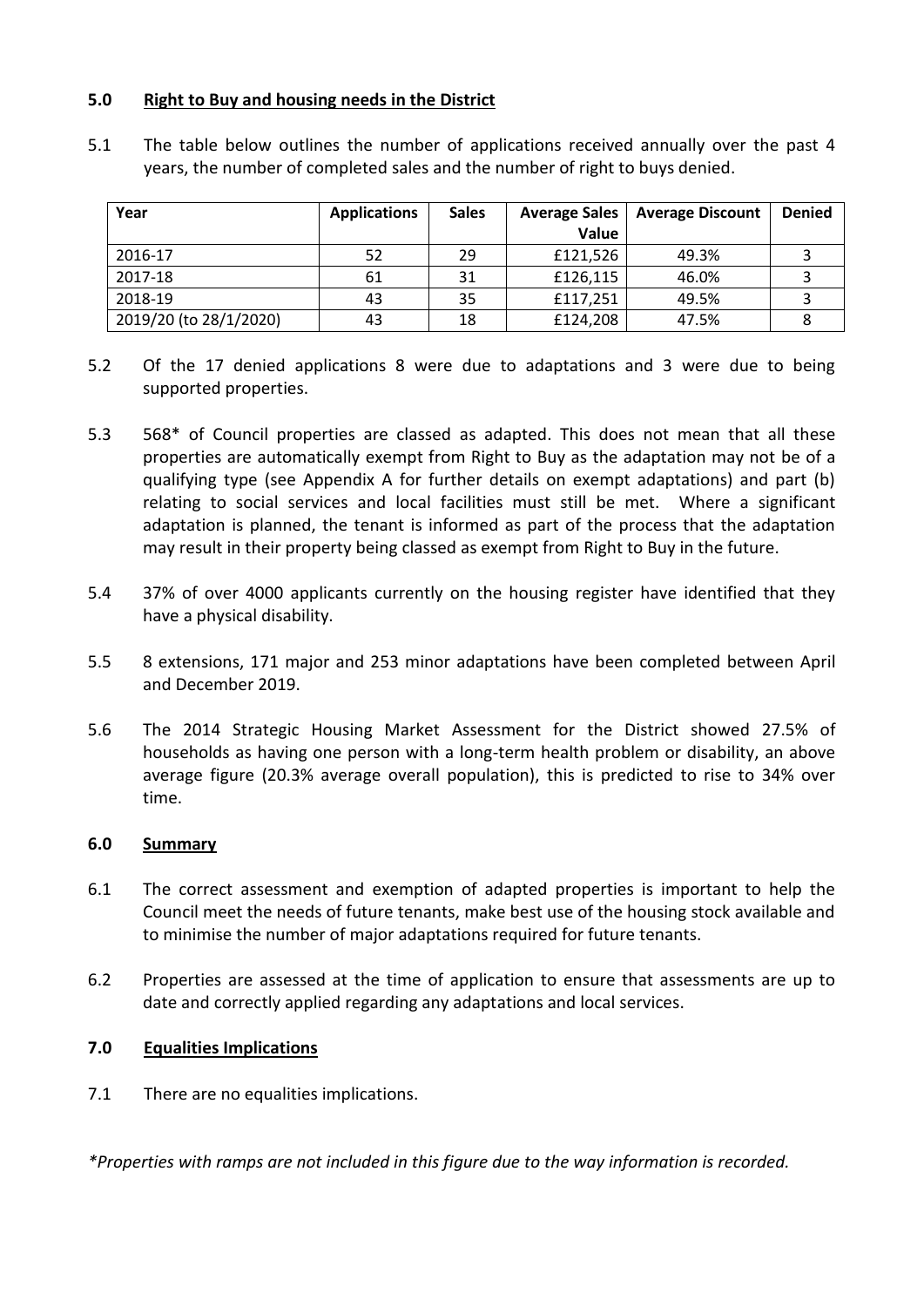## **8.0 Financial Implications**

8.1 There are no financial implications arising from this report.

## **9.0 Community Plan – Alignment to Objectives**

9.1 No direct link to objectives of community plan.

## **10.0 Comments of Director**

10.1 In response to a request from the Committee, this report provides Members with a briefing about the Right to Buy which can apply to homes which are owned by the Council. In particular, the report explains the eligibility of properties which have been adapted to meet the needs of tenants for the Right to Buy.

## **11.0 RECOMMENDATION**

## **That the contents of the report be noted.**

### Background Papers

Nil

For further information please contact Kristin McIntosh on 01636 655735 or 07970 262881

Julian Paine Interim Director - Housing, Health & Wellbeing